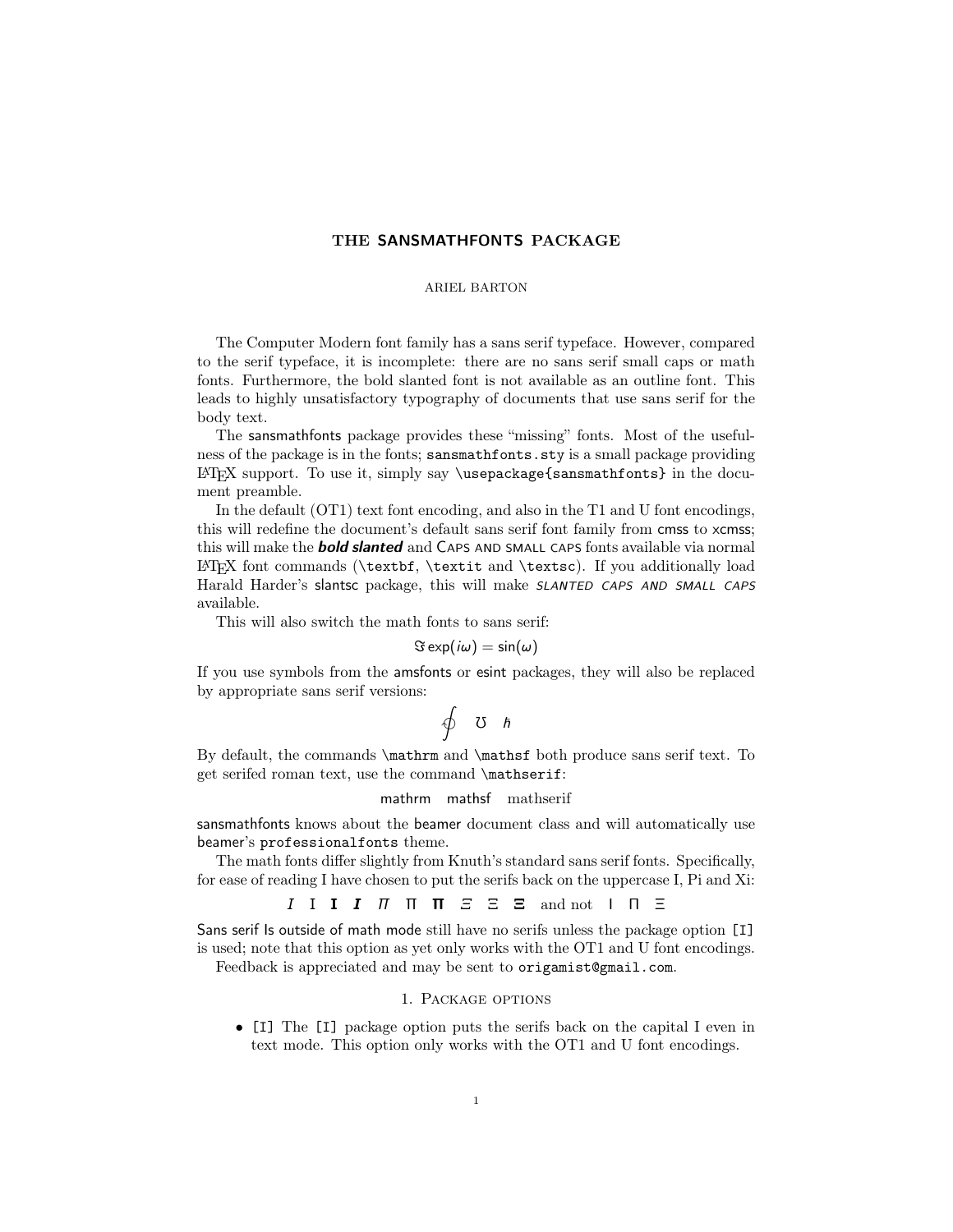### 2 ARIEL BARTON

- [onlymath], [nottext]. These options provide sans serif math but do not change the text sans serif font.
- [onlytext], [notmath]. These options provide sans serif text fonts and improve the behavior of **\mathsf** but do not change the default math font from roman to sans serif. You can get a similar effect by not using the sansmathfonts package and using the line \renewcommand{\sfdefault}{xcmss} or \renewcommand{\sfdefault}{cmsmf} in the document preamble.

# 2. List of new fonts

All of the Type 1 fonts in this package were generated using mftrace 1.2.18 and Fontforge.

The following fonts are based mainly on Donald Knuth's Computer Modern fonts.

Unslanted italic (needed for the pounds symbol  $\pounds$ ):

• cmssu10

Text caps and small caps, OT1 encoding:

| $\bullet$ cmssbxcsc10<br>$\bullet$ cmssxicsc10                                                                                                                    | $\bullet$ cmsscsc8<br>$\bullet$ cmsscsci8                                                                                               | $\bullet$ cmsscsc $9$<br>$\bullet$ cmsscsci9                                                                                                                                       | $\bullet$ cmsscsc10<br>$\bullet$ cmsscsci10                                                                                             |
|-------------------------------------------------------------------------------------------------------------------------------------------------------------------|-----------------------------------------------------------------------------------------------------------------------------------------|------------------------------------------------------------------------------------------------------------------------------------------------------------------------------------|-----------------------------------------------------------------------------------------------------------------------------------------|
| Math italic $(\alpha\beta\gamma abc\ell\wp)$ :                                                                                                                    |                                                                                                                                         |                                                                                                                                                                                    |                                                                                                                                         |
| $\bullet$ cmssmi5<br>$\bullet$ cmssmi6<br>$\bullet$ cmssmi7                                                                                                       | $\bullet$ cmssmi <sub>8</sub><br>$\bullet$ cmssmi9<br>$\bullet$ cmssmi10                                                                | $\bullet$ cmssmib5<br>$\bullet$ cmssmib6<br>$\bullet$ cmssmib7                                                                                                                     | $\bullet$ cmssmib8<br>$\bullet$ cmssmib9<br>$\bullet$ cmssmib10                                                                         |
| Math symbols $(\Re \oplus \Im)$ :                                                                                                                                 |                                                                                                                                         |                                                                                                                                                                                    |                                                                                                                                         |
| $\bullet$ cmsssy5<br>$\bullet$ cmsssy $6$<br>$\bullet$ cmsssy7                                                                                                    | $\bullet$ cmsssy8<br>$\bullet$ cmsssy9<br>$\bullet$ cmsssy10                                                                            | $\bullet$ cmssbsy5<br>$\bullet$ cmssbsy6<br>• cmssbsy7                                                                                                                             | $\bullet$ cmssbsy8<br>· cmssbsy9<br>$\bullet$ cmssbsy10                                                                                 |
| Math extended fonts $(\int \sum \prod)$ :                                                                                                                         |                                                                                                                                         |                                                                                                                                                                                    |                                                                                                                                         |
| $\bullet$ cmssex7                                                                                                                                                 | $\bullet$ cmssex8                                                                                                                       | $\bullet$ cmssex9                                                                                                                                                                  | $\bullet$ cmssex10                                                                                                                      |
| Sans serif text fonts with serifed capital I:                                                                                                                     |                                                                                                                                         |                                                                                                                                                                                    |                                                                                                                                         |
| $\bullet$ cmsmf8<br>$\bullet$ cmsmf9<br>$\bullet$ cmsmf10<br>$\bullet$ cmsmf12<br>$\bullet$ cmsmf17<br>• cmsmfcsc8<br>$\bullet$ cmsmfcsc9<br>$\bullet$ cmsmfcsc10 | $\bullet$ cmsmfbx8<br>$\bullet$ cmsmfbx9<br>$\bullet$ cmsmfbx10<br>$\bullet$ cmsmfbx12<br>$\bullet$ cmsmfbx17<br>$\bullet$ cmsmfbxcsc10 | $\bullet$ cmsmfi $\upbeta$<br>$\bullet$ cmsmfi9<br>$\bullet$ cmsmfi10<br>$\bullet$ cmsmfi12<br>$\bullet$ cmsmfi17<br>• cmsmfcsci8<br>$\bullet$ cmsmfcsci9<br>$\bullet$ cmsmfcsci10 | $\bullet$ cmsmfxi8<br>$\bullet$ cmsmfxi9<br>$\bullet$ cmsmfxi10<br>$\bullet$ cmsmfxi12<br>$\bullet$ cmsmfxi17<br>$\bullet$ cmsmfxicsc10 |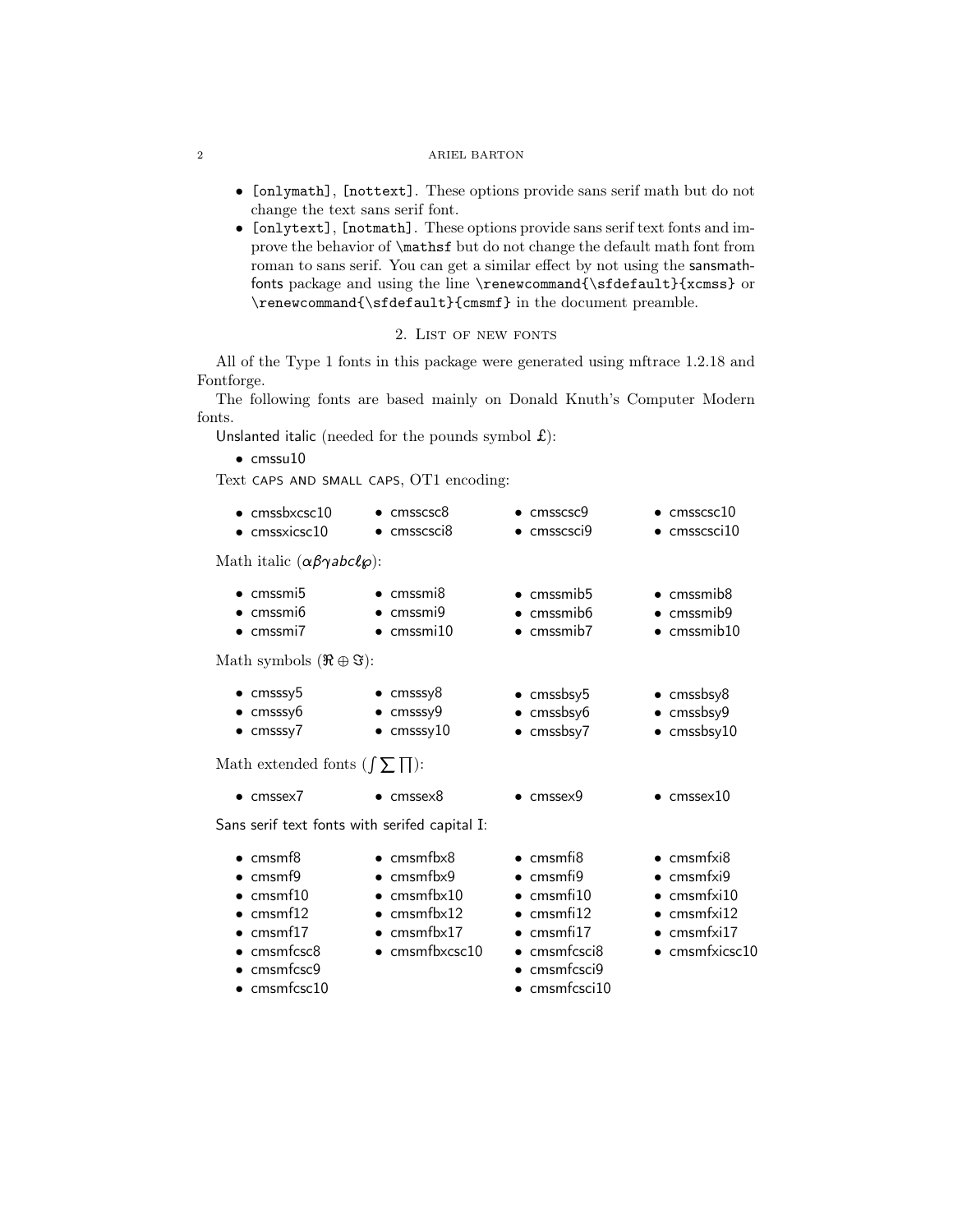#### THE SANSMATHFONTS PACKAGE 3

The following fonts are based on fonts by other authors. Eddie Saudrais's esint package AMS symbols (amsfonts package) AMS symbols (amsfonts package)

| $\bullet$ ssesint7  | $\bullet$ ssmsam5    | $\bullet$ ssmsbm5    |
|---------------------|----------------------|----------------------|
| $\bullet$ ssesint8  | $\bullet$ ssmsam6    | $\bullet$ ssmsbm6    |
| $\bullet$ ssesint9  | $\bullet$ ssmsam $7$ | $\bullet$ ssmsbm7    |
| $\bullet$ ssesint10 | $\bullet$ ssmsam $8$ | $\bullet$ ssmsbm $8$ |
|                     | $\bullet$ ssmsam9    | $\bullet$ ssmsbm9    |
|                     | $\bullet$ ssmsam10   | $\bullet$ ssmsbm10   |
|                     |                      |                      |

The following fonts are based on Jörg Knappen's European Computer Modern fonts.

| NORMAL             | SLANTED            | <b>BOLD</b>        | <b>BOLD SLANTED</b> |
|--------------------|--------------------|--------------------|---------------------|
| $\bullet$ eczz0500 | $\bullet$ eczi0500 | $\bullet$ eczx0500 | $\bullet$ eczo0500  |
| $\bullet$ eczz0600 | $\bullet$ eczi0600 | $\bullet$ eczx0600 | $\bullet$ eczo0600  |
| $\bullet$ eczz0700 | $\bullet$ eczi0700 | $\bullet$ eczx0700 | $\bullet$ eczo0700  |
| $\bullet$ eczz0800 | $\bullet$ eczi0800 | $\bullet$ eczx0800 | $\bullet$ eczo0800  |
| $\bullet$ eczz0900 | $\bullet$ eczi0900 | $\bullet$ eczx0900 | $\bullet$ eczo0900  |
| $\bullet$ eczz1000 | $\bullet$ eczi1000 | $\bullet$ eczx1000 | $\bullet$ eczo1000  |
| $\bullet$ eczz1095 | $\bullet$ eczi1095 | $\bullet$ eczx1095 | $\bullet$ eczo1095  |
| $\bullet$ eczz1200 | $\bullet$ eczi1200 | $\bullet$ eczx1200 | $\bullet$ eczo1200  |
| $\bullet$ eczz1440 | $\bullet$ eczi1440 | $\bullet$ eczx1440 | $\bullet$ eczo1440  |
| $\bullet$ eczz1728 | $\bullet$ eczi1728 | $\bullet$ eczx1728 | $\bullet$ eczo1728  |
| $\bullet$ eczz2074 | $\bullet$ eczi2074 | $\bullet$ eczx2074 | $\bullet$ eczo2074  |
| $\bullet$ eczz2488 | $\bullet$ eczi2488 | $\bullet$ eczx2488 | $\bullet$ eczo2488  |
| $\bullet$ eczz2986 | $\bullet$ eczi2986 | $\bullet$ eczx2986 | $\bullet$ eczo2986  |
| $\bullet$ eczz3583 | $\bullet$ eczi3583 | $\bullet$ eczx3583 | $\bullet$ eczo3583  |

The sansmathfonts also provides outline versions of the following fonts (supplied with  $MacTr[X 2012$  as Metafont fonts only). These provide **bold** and **bold slanted** fonts at varying sizes.

| $\bullet$ cmssxi8 | $\bullet$ cmssxi12 | $\bullet$ cmssbx8 | $\bullet$ cmssbx12 |
|-------------------|--------------------|-------------------|--------------------|
| $\bullet$ cmssxi9 | $\bullet$ cmssxi17 | $\bullet$ cmssbx9 | $\bullet$ cmssbx17 |

• cmssxi10

### 3. Files in this package

109 of the new fonts listed in ?? come in three files each: the TEX Font Metric files (extension .tfm), the Type 1 font file (extension .pfb), and Metafont source file (extension .mf).

The 9 cmssxi and cmssbx fonts come as .pfb files only, as the MetaFont sources are already part of the T<sub>E</sub>X Live distribution (see also the sauter package at [http://](http://www.ctan.org/tex-archive/fonts/cm/sauter) [www.ctan.org/tex-archive/fonts/cm/sauter](http://www.ctan.org/tex-archive/fonts/cm/sauter)).

The 28 cmsmf fonts are almost identical to their cmss counterparts. Thus, these fonts are provided as virtual fonts, and so come in five parts: the virtual font file (cmsmf.vf), the TEX Font Metric file (cmsmf.tfm), and the font cmsmfIPiXi containing only the altered letters *I*, *Ξ* and *Π* (and *i*, in the small caps fonts); this font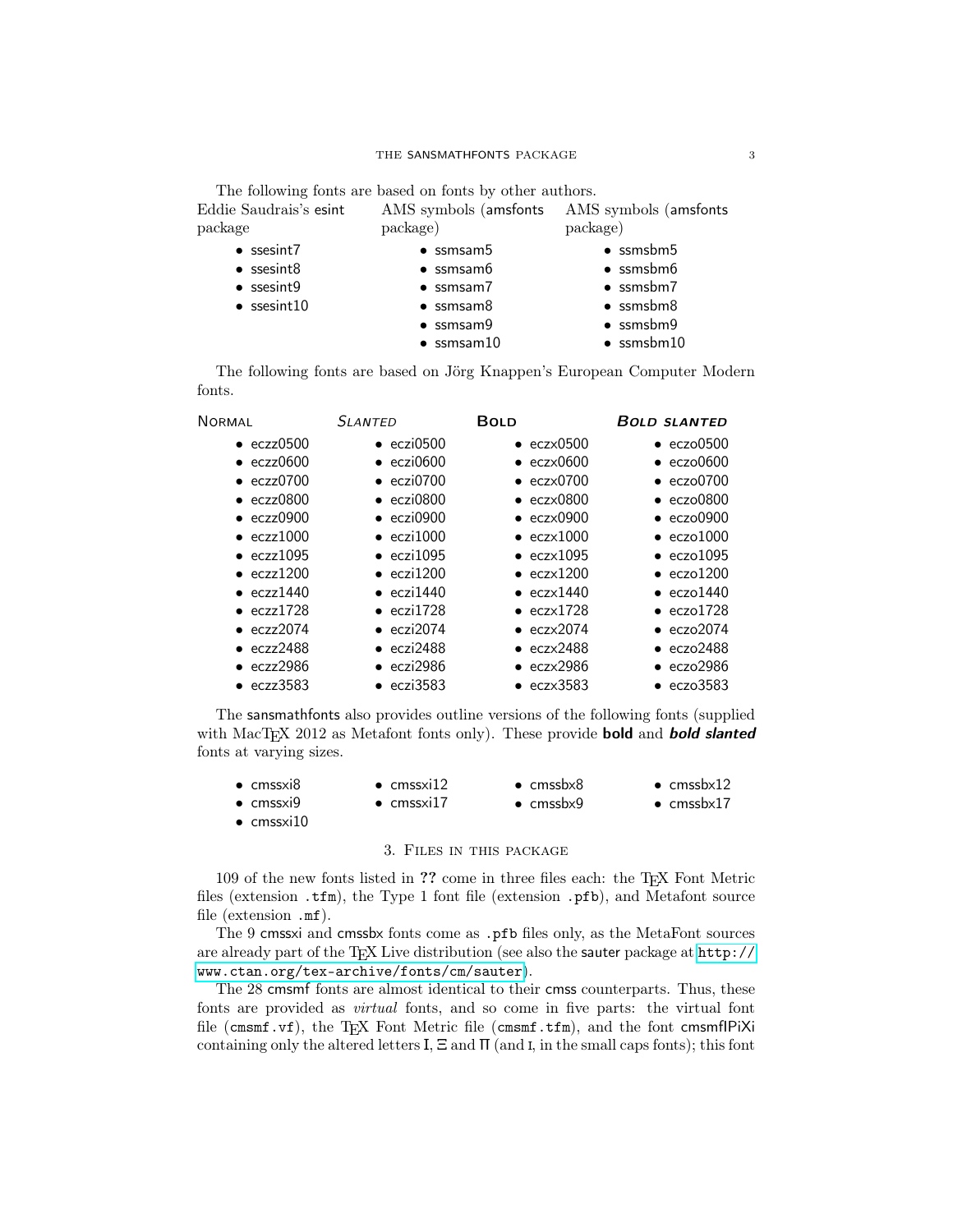## 4 ARIEL BARTON

comes as MetaFont source (cmsmfIPiXi.mf), T<sub>F</sub>X font metric (cmsmfIPiXi.tfm) and Type 1 font (cmsmfIPiXi.pfb).

In addition, this package should come with the following 29 supplementary Metafont source files:

- eczi.mf
- eczo.mf
- eczx.mf
- eczz.mf
- sans-amsya.mf
- sans-amsyb.mf
- sans-asymbols.mf
- sans-bigdel.mf
- sans-bigint.mf
- sans-bigop.mf
- sans-bsymbols.mf
- sans-calu.mf
- sans-csc.mf
- sans-greekl.mf
- sans-greeku.mf
- sans-IPiXi.mf
- sans-IPiXicsc.mf
- sans-mathex.mf
- sans-mathint.mf
- sans-mathsl.mf
- sans-mathsy.mf
- sans-roman.mf
- sans-romanu.mf
- sans-romms.mf
- sans-slantms.mf
- sans-sym.mf
- sans-symbol.mf
- sans-xbbold.mf
- sansfontbase.mf

This package should also come with the following 11 LAT<sub>E</sub>X Font Definition files:

- omlcmssm.fd
- omscmsssy.fd
- omxcmssex.fd
- ot1cmsmf.fd
- ot1xcmss.fd
- t1xcmss.fd
- ucmsmf.fd
- ussesint.fd
- ussmsa.fd
- ussmsb.fd
- uxcmss.fd

Finally, it should come with the font map file, LaTeX package, and documentation: